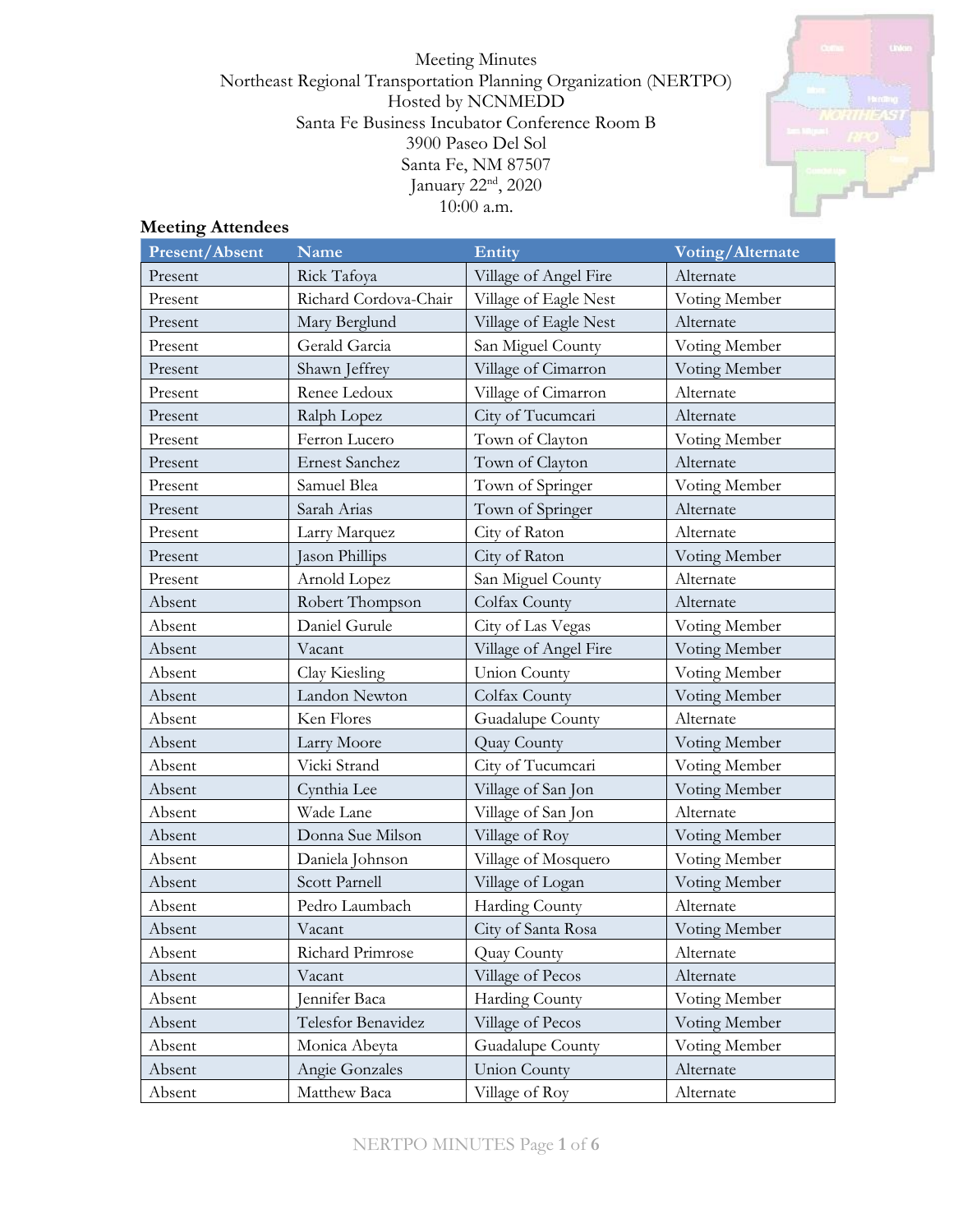| Absent | Vacant            | City of Santa Rosa     | Alternate     |
|--------|-------------------|------------------------|---------------|
| Absent | Anita Allen       | Village of House       | Voting Member |
| Absent | Vacant            | City of Las Vegas      | Alternate     |
| Absent | Vacant            | Mora County            | Voting Member |
| Absent | Vacant            | Mora County            | Alternate     |
| Absent | Connie Cook       | Village of Mosquero    | Alternate     |
| Absent | Sherwin W. Martin | Village of House       | Alternate     |
| Absent | Lee Dixon         | Village of Des Moines  | Voting Member |
| Absent | Scott Warner      | Village of Des Moines  | Alternate     |
| Absent | Diane Brown       | Village of Folsom      | Voting Member |
| Absent | Mike Schoonover   | Village of Folsom      | Alternate     |
| Absent | Mignon Saddoris   | Village of Grenville   | Voting Member |
| Absent | Lynn Wiseman      | Village of Grenville   | Alternate     |
| Absent | Russell Feerer    | Village of Logan       | Alternate     |
| Absent | Don Flynn         | Village of Maxwell     | Voting Member |
| Absent | Joanna Taylor     | Village of Maxwell     | Alternate     |
| Absent | Laudente Quintana | Village of Wagon Mound | Voting Member |
| Absent | Nora Sanchez      | Village of Wagon Mound | Alternate     |

### **New Mexico State Departments and Planners**

| John Herrera -      | Local Government Road Fund (LGRF) Coordinator for District IV    |
|---------------------|------------------------------------------------------------------|
| Heather Sandoval -  | <b>NMDOT</b> Assistant District Engineer                         |
| James Gallegos -    | NMDOT District-4 Engineer                                        |
| Joseph Moriarty -   | NMDOT NERTPO Planning Liaison                                    |
| Dennis T. Salazar - | NERTPO Planner/Program Manager for the North Central New Mexico  |
|                     | Economic Development District (NCNMEDD)                          |
| Vincent M. Soule –  | NERTPO Planner/Program Manager for the Eastern Plains Council of |
|                     | Governments (EPCOG)                                              |
| Lesah Sedillo -     | <b>NCNMEDD Community Development Director</b>                    |
| George Dodge -      | <b>NMDOT</b> Government Relations                                |
| Joseph Leget -      | NMDOT D-4                                                        |
| Gabriel Lucero -    | NMDOT D-4                                                        |
|                     |                                                                  |

#### **Guests**

| Sandra Garcia -       | Village of Angel Fire |
|-----------------------|-----------------------|
| Richard Runyon -      | Dennis Engineering    |
| Camille Simon -       | Dennis Engineering    |
| Darlene Arguello -    | Meadow City Transit   |
| Marcelino C. Roybal - | Meadow City Transit   |
| Jerry Garcia -        | Golden Spread Transit |
| Eva Lawrence -        | Golden Spread Transit |
|                       |                       |

## **I. Call to Order**

The Meeting was called to order at approximately 10:45 AM by Mayor of Eagle Nest, Chairman Richard Cordova.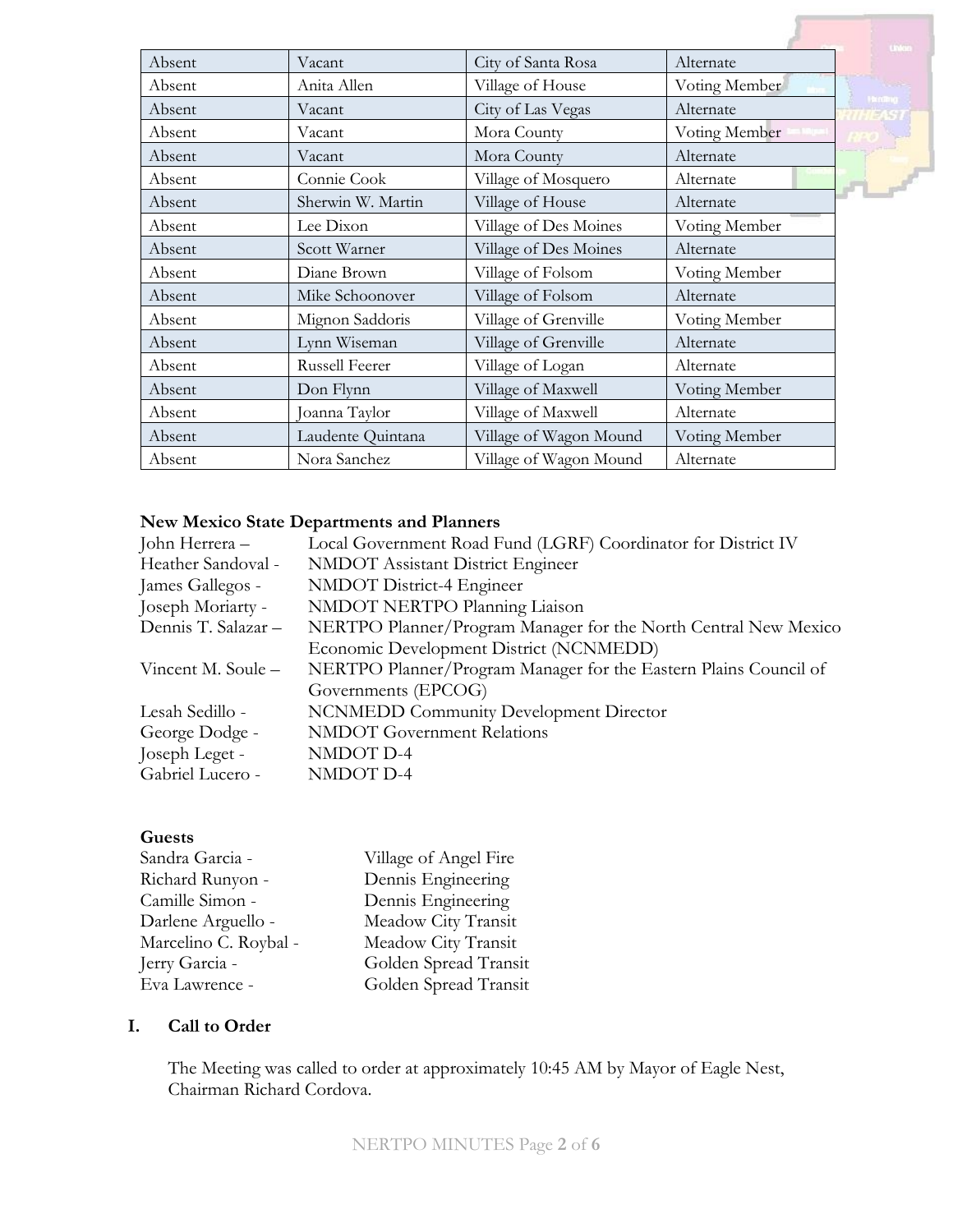

### **II. Pledge of Allegiance/New Mexico State Flag**

The Pledge of Allegiance and the salute to the New Mexico State Flag was led by Mr. Chuck Howe

#### **III. Welcome**

Chairman Cordova welcomed everyone to our NERTPO meeting and thanked NCNMEDD for hosting the meeting, giving the members a good opportunity to be in Santa Fe as the NM State Legislature is in session.

### **IV. Approval of Agenda**

Motion to approve agenda: Shawn Jeffrey – Village of Cimarron Second: Arnold Lopez – San Miguel County No opposition was voiced. Motion carried.

### **V. Approval of Minutes** (October 21<sup>st</sup>, 2019- Village of Cimarron)

Motion to approve the minutes as presented: Arnold Lopez – San Miguel County Second: Chair Richard Cordova– Village of Eagle Nest No opposition was voiced. Motion carried.

## **VI. Discussion: NMDOT District IV Updates:** (James Gallegos, NMDOT D-4)

Mr. James Gallegos gave a brief update advising that all recent agreements have been executed and thanked everyone for their efforts.

Mr. Gallegos also advised that the NM State Legislature is in session and spoke about ongoing projects. Mr. Gallegos mentioned that it is very important to spend the money allocated for projects to show money is being spent on good projects as well as the opportunity to get more money during the legislative session.

Mr. Gallegos let everyone know that Mr. John Herrera has received a promotion and he thanked Mr. Herrera for all of his hard and dedication to District-4, the position is posted and the hope is to get someone hired very soon.

Mr. Gallegos also let everyone know that Ms. Heather Sandoval is retiring at the end of January and also thanked Ms. Sandoval for all of her hard work and dedication for so many years to District 4 and to NMDOT as a whole.

Mr. Herrera and Ms. Sandoval thanked everyone. Chairman Cordova thanked John and Heather for their hard work and dedication to the NERTPO Board and for all the help and guidance, stating they will be greatly missed.

Mr. John Herrera let everyone know that solicitation for new funding period is from January 1<sup>st</sup> to March 15<sup>th</sup>. Special Appropriations went out for signature and asked everyone to please submit as soon as possible so it can be fully executed.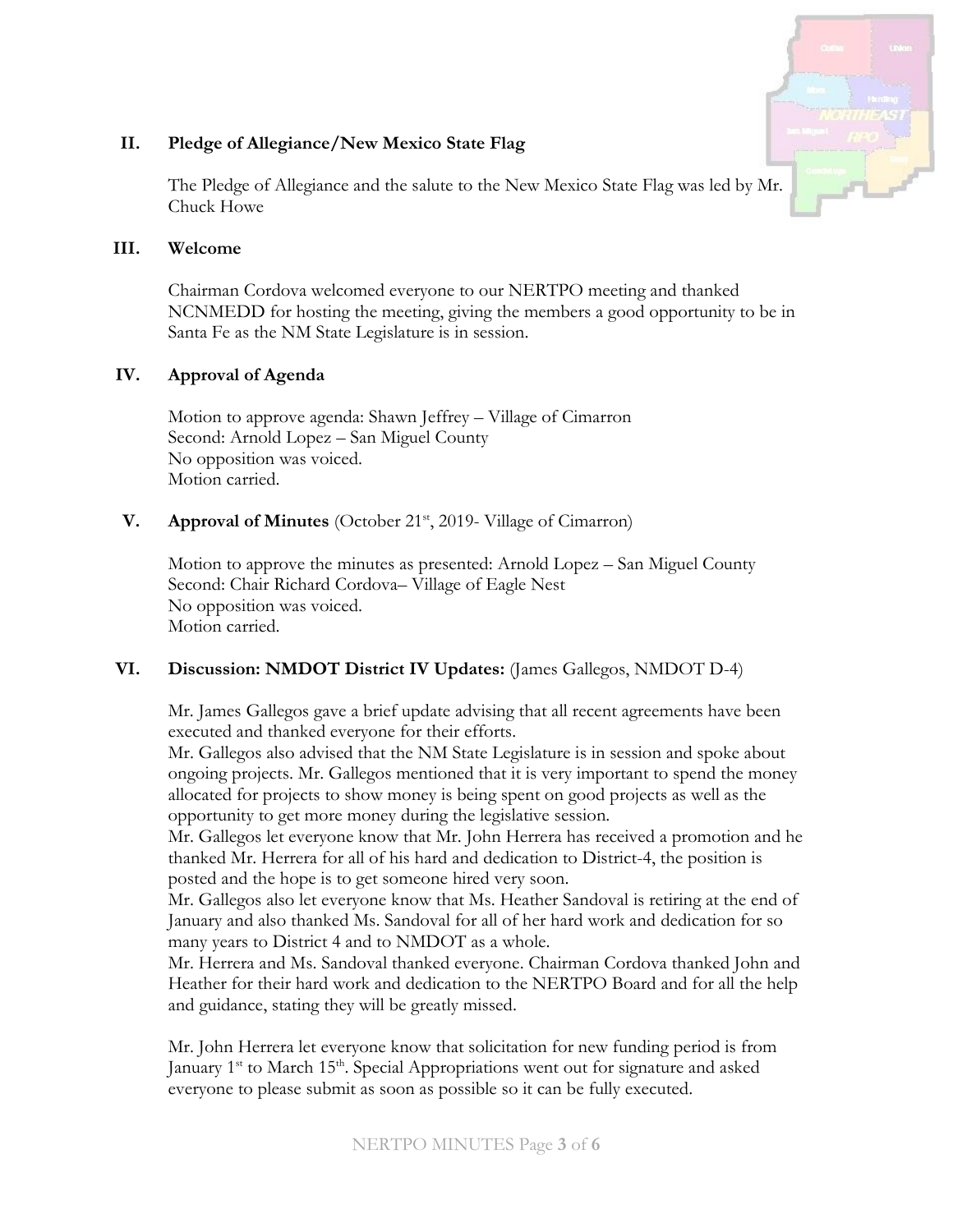Mr. Joseph Moriarty gave a Long-Range Transportation Plan updates stating that there will be four (4) stakeholder meetings in the next two months and NMDOT will be giving dates and times when they are set. The first Stakeholders Meeting is set for Wednesday, January 29<sup>th</sup>, 2020 at 2pm in Espanola at the Rio Arriba County Commission Chambers. Mr. Moriarty also advised everyone to ensure that their Title VI/ADA Transition Plans are completed and on file with the NMDOT Civil Rights Bureau to ensure that if the entities want federal money this is a necessity to have.

Mr. Moriarty also spoke about the National Scenic Byway advising nominations are now being conducted, for further information please contact Sky Tallman at NMDOT.

## **VII. Presentation: Public Transit Rating & Ranking (**NMDOT Transit & Rail Division**)**

NMDOT Transit and Rail Staff Member Vijay Ummadi spoke about the 2021 Transit Review Prioritization and the entities that have applied for 5311 funding. Mr. Ummadi advised that he is available to answer any questions and provide guidance during the Transit Presentations.

### **VIII. Rating and Ranking of Public Transit (**NERTPO Board Members**)**

The following entities conducted presentations requesting 5311 funding;

- Golden Spread Rural Frontier Coalition
- Meadow City Express

The Rating/Ranking sheets were distributed to the Board Members for each of the Transit Agencies that presented, once the Board Members Rated/Ranked then the sheets were picked up to be tabulated. Once the results are compiled they will then be forwarded to NMDOT Transit & Rail.

### **IX. Project Feasibility Forms (PFF)** – **Discussion Item**: **(**NERTPO Board Members & Planners**)**

NERTPO Planners Mr. Vincent M. Soule and Mr. Dennis T. Salazar discussed the new Project Feasibility Forms (PFF) which is specific to the Local Government Transportation Project Fund (LGTPF), House Bill 26. NMDOT Planning Bureau created new PFFs specifically for the LGTPF, pending NM State Legislature approval. A timeline was also produced regarding the LGTPF process so this was something that the Planners reviewed with the Board Members. There was discussion and questions by the Board regarding this new PFF process. The Planners also advised that NMDOT will be meeting with the RTPO Planners throughout the State on February  $11<sup>th</sup>$  to get more information and direction. This information will be relayed to the RTPO Boards.

### **X. Approval of Resolution 2020-01 –Action Item** (NERTPO Board Members)

Resolution 2020-01 was presented to Mr. Chuck Howe in gratitude for his many years of service to the NERTPO Board as Chairman and Vice-Chairman. A plaque was also presented to Mr. Howe. Various individuals thanked Mr. Howe for his hard work and many contributions to the NERTPO Organization. Mr. Howe thanked everyone and let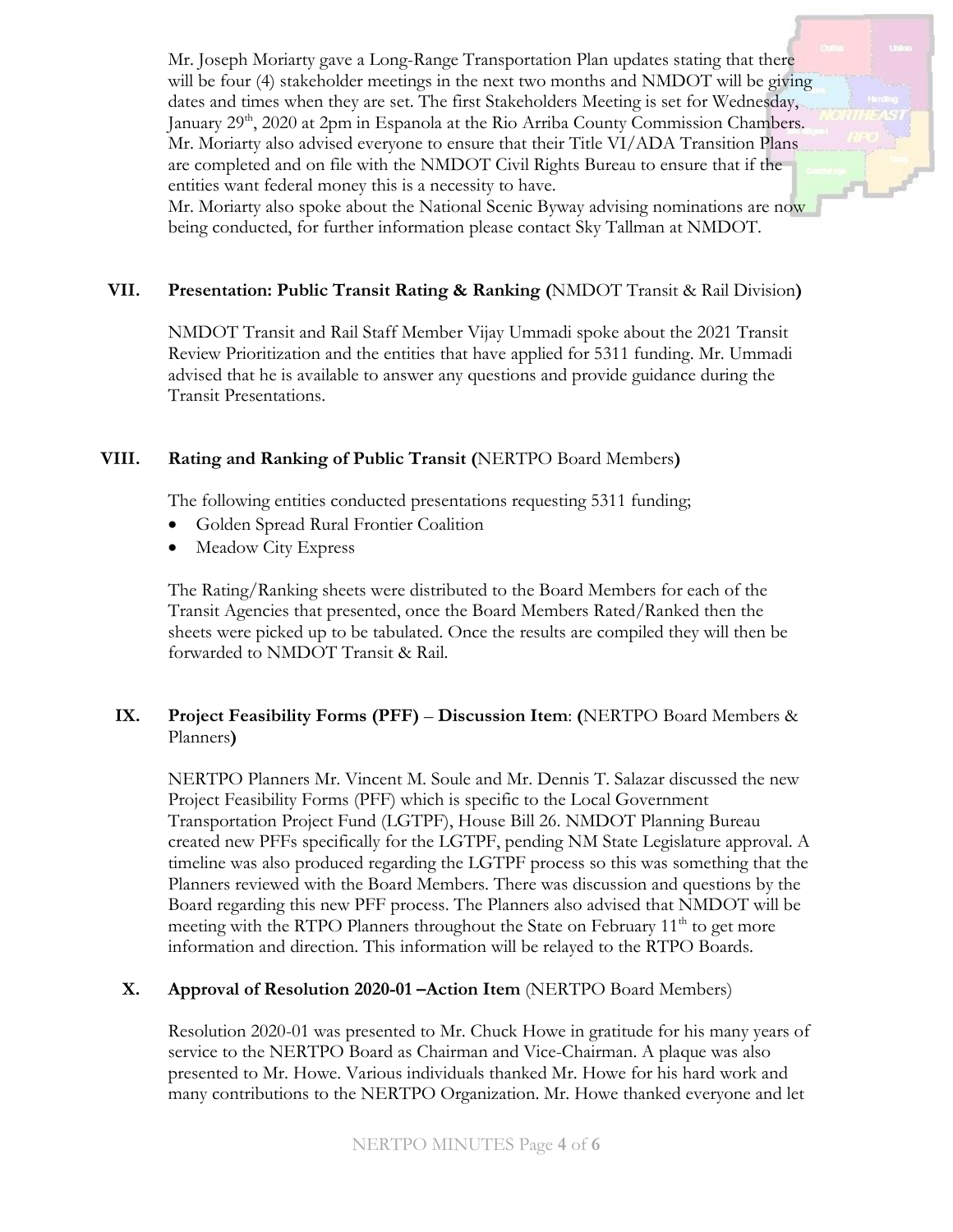everyone know that he is going to miss the NERTPO group and the many individuals he has met and worked with throughout the years. Chairman Cordova thanked Mr. Howe for his many years of exemplary service and for his many contributions. Motion to approve Resolution 2020-01: Shawn Jeffrey – Village of Cimarron Second: Jason Phillips – City of Raton No opposition was voiced. Motion carried

**XI. Approval of Resolution 2020-02 – Regional Work Plan Amendment (**NERTPO Board Members)

Mr. Soule presented Resolution 2020-02 for approval. Mr. Soule went over the specifics of the Regional Work Plan Amendments for Eastern Plains Council of Governments (EPCOG) and was available for questions from the Board Members. Motion to approve Resolution 2020-02: Jason Phillips – City of Raton Second: Gerald Garcia – San Miguel County No opposition was voiced. Motion carried

**XII. Presentation of Certificate to John Herrera** (NERTPO Chair Cordova and Board Members)

A Certificate was presented to Mr. John Herrera by the NERTPO Board thanking him for his dedication and service to NMDOT D-4 and to the NERTPO Board for many years. Chairman Cordova wished John well with his promotion. Members from the Board thanked Mr. Herrera for all of his help and guidance stating he will be greatly missed. Mr. Herrera thanked everyone and stated that it has been an honor to serve in his capacity with NERTPO.

It was also discussed that Ms. Heather Sandoval will be honored hopefully in the month of March.

**XIII. Discussion:** Project Status Updates (Local Government Members)

Chairman Cordova gave each community the opportunity to speak about what is going on in their respective communities. Each member was available for any questions that the Board may have.

## **XIV. NERTPO Planner/Program Manager Report** (NERTPO Planners)

Mr. Salazar gave updates on the following:

- Please utilize the LTAP information for upcoming trainings that LTAP is hosting
- Transportation Day at the Legislature is on February 12<sup>th</sup>, 2020 and everyone is invited. The RTPOs will have a booth.
- February 11<sup>th</sup> the RTPO Quarterly Meeting will be held in Santa Fe at NCNMEDD
- If Members wish to change their Voting Member and/or Alternate please get in contact either with Mr. Salazar or Mr. Soule.
- New Mexico State Legislature has begun it's 30 Day Session on January 21<sup>st</sup>, 2020.